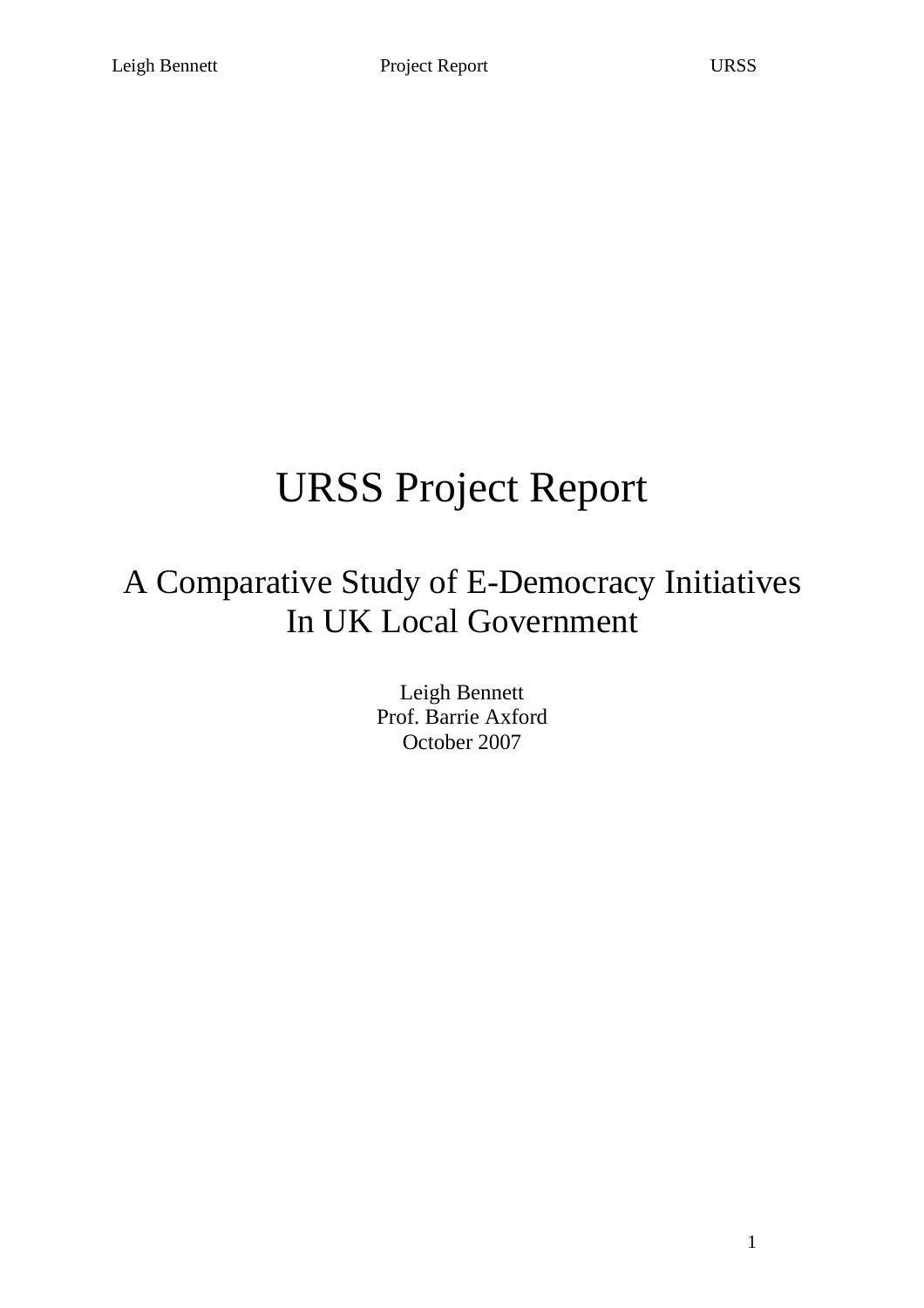## A Comparative Study of E-Democracy Initiatives In UK Local Government

There are 468 Local Councils in Britain<sup>1</sup>, each with its own website. The goal of this project has been to design a questionnaire that would give a better understanding of what each website is trying to promote, with particular interest in what models of citizenship (if any) are being promoted by local authorities. To design a questionnaire that would enable us to really understand what type of model of citizenship is being promoted, background reading was done in order to better understand the concepts of E-democracy in the 21<sup>st</sup> Century.

 Because of this, the toughest period of the project was at the very start of the research. The problem was two-fold. Firstly having never studied the area of E-democracy in depth, it was particularly difficult to decide on the best place to start. Obviously the internet held swathes of information which has been completely useful, in many ways. The concept of Edemocracy has been debated heavily in academic literature; the primary task of the project was to conduct an extensive literature review in order understand the concepts in greater depth. However, the terms we are trying to investigate – E-democracy, E-governance, Egovernment – can be so general, and having to trawl through various websites and articles was a very time consuming process. This led to the second problem, which seemed like a state of inertia due to having so much information and not being able to really decide where to go with it. However, this is understood to be part of the research process, and therefore a very eye opening experience, though it felt as though one was not quite prepared, not due to any lack of explanation, but more to the point of having never attempted this type of research before. Various concepts that are instrumental to the idea of E-democracy needed to be understood in their entirety before moving on. Having never done this type of research before – from having a more or less blank slate and building from it, was exceptionally difficult. Whilst writing essays and what not, it is very easy to cut large portions of notes and references, and arrive at a clear and concise end and conclusion. With this project, the initial research led only to a questionnaire, which itself will lead to a need for more research and understanding.

 In hindsight, the research process would have been aided with a more stringent set of goals. Whilst the goal that was being worked towards was clear, the sheer scale of the project being undertaken was daunting and intimidating. For the URSS project there is a final display and report to work towards, the research that was actually being carried out extends much further than the URSS project itself. It almost seems unnecessary to be writing an evaluation report in the middle of a project that is not completed. The research that has been carried out has been a valuable tool for the project, and goes forward into the questionnaire design. The problem is that, for the researcher the project is now in someone else's hands.

 The benefits of the type of research for undergraduates is that it is one way to show and encourage designing a major research project. While the same can be said for dissertations, it is possible to see the benefit the URSS project, because it is a job and can begin to show what is part of research after university. This is particularly valuable for those that are doing dissertations that do not require quantifiable data. It is a chance to be able to undertake a major research project that is different to anything most students will do when they are at university. It can also show the benefits of what field research does for any number of areas in academic research, particularly at a larger scale than most are used to.

 $\overline{a}$ 1 Wilson, David & Game, Chris, (2006). "*Local Government In The United Kingdom*". Basingstoke: Palgrave Macmillan. Page 5.